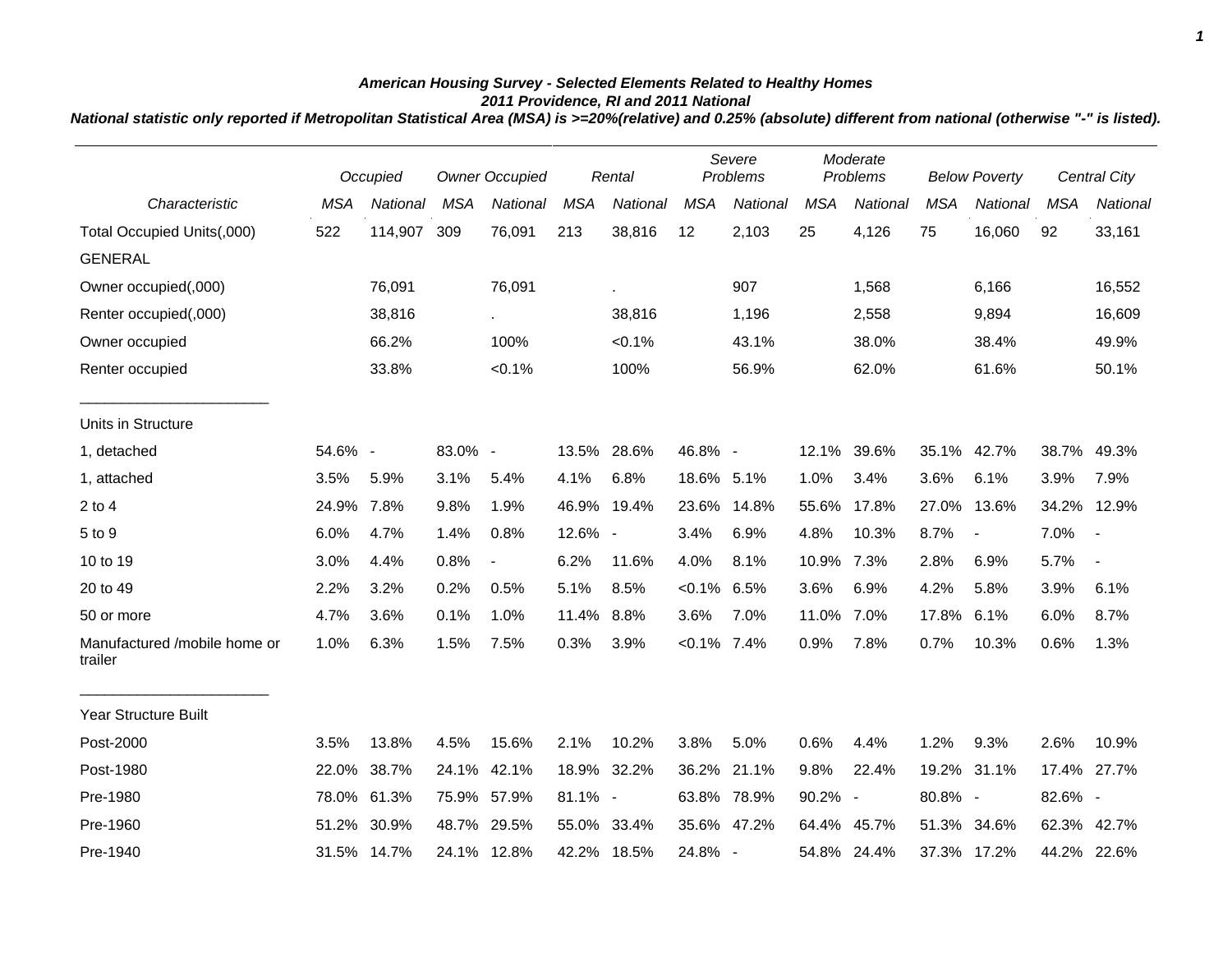|                                                        |         | Occupied                 |         | <b>Owner Occupied</b>    |         | Rental                   |               | Severe<br>Problems |                | Moderate<br>Problems |         | <b>Below Poverty</b> |            | Central City |
|--------------------------------------------------------|---------|--------------------------|---------|--------------------------|---------|--------------------------|---------------|--------------------|----------------|----------------------|---------|----------------------|------------|--------------|
| Characteristic                                         | MSA     | National                 | MSA     | National                 | MSA     | National                 | <b>MSA</b>    | National           | <b>MSA</b>     | National             | MSA     | National             | MSA        | National     |
| Foundation (for 1-unit not<br>manufactured)            |         |                          |         |                          |         |                          |               |                    |                |                      |         |                      |            |              |
| 1-Unit not manufactured(,000)                          | 304     | 80,505                   | 266     | 66,752                   | 38      | 13,753                   | 8             | 1,040              | 3              | 1,772                | 29      | 7,844                | 39         | 18,949       |
| With a basement under all of<br>house                  | 79.4%   | 32.7%                    | 79.3%   | 34.4%                    | 80.2%   | 24.0%                    | 79.6%         | 32.2%              | 78.6%          | 22.1%                | 72.7%   | 27.3%                | 83.0%      | 31.9%        |
| With a basement under part of<br>house                 | 13.3%   | 10.6%                    | 14.6%   | 11.3%                    | 3.8%    | 7.2%                     | 3.8%          | 7.9%               | 8.4%           |                      | 24.9%   | 7.3%                 | 11.5% 8.1% |              |
| With a crawl space                                     | 2.1%    | 22.1%                    | 2.1%    | 21.4%                    | 2.4%    | 25.3%                    |               | $< 0.1\%$ 24.1%    | 2.7%           | 40.2%                | 1.2%    | 25.9%                | 2.2%       | 20.2%        |
| On a concrete slab                                     | 4.1%    | 33.1%                    | 3.1%    | 31.5%                    | 11.0%   | 41.1%                    | 14.8%         | 29.7%              | 10.3%          | 23.7%                | 0.6%    | 36.4%                | 2.4%       | 38.2%        |
| In some other way                                      | 1.1%    | 1.6%                     | 0.9%    | 1.4%                     | 2.5%    | $\overline{\phantom{a}}$ | 1.9%          | 6.1%               | $< 0.1\%$ 5.3% |                      | 0.7%    | 3.2%                 | 0.9%       | 1.6%         |
|                                                        |         |                          |         |                          |         |                          |               |                    |                |                      |         |                      |            |              |
| <b>EXTERIOR</b>                                        |         |                          |         |                          |         |                          |               |                    |                |                      |         |                      |            |              |
| <b>External Building Conditions (non</b><br>multiunit) |         |                          |         |                          |         |                          |               |                    |                |                      |         |                      |            |              |
| Sagging roof                                           | 1.5%    | 2.0%                     | 1.5%    | 1.8%                     | 1.3%    | 2.9%                     | $<0.1\%$ 9.0% |                    | 5.3%           | 11.4%                | 5.1%    | 3.8%                 | 1.2%       | 2.4%         |
| Missing roofing material                               | 2.3%    | 3.6%                     | 2.3%    | 3.4%                     | 2.1%    | 4.1%                     | 1.9%          | 9.9%               | 7.1%           | 14.3%                | 2.0%    | 5.8%                 | 5.1%       | 3.8%         |
| Hole in roof                                           | 0.5%    | 1.5%                     | 0.4%    | 1.3%                     | 1.2%    | 2.4%                     | $< 0.1\%$     | 7.6%               | 6.7%           | 11.9%                | 0.7%    | 3.4%                 | 0.6%       | 1.9%         |
| Missing bricks, siding, other<br>outside wall material | 1.4%    | 2.5%                     | 1.2%    | 2.2%                     | 2.8%    | 3.9%                     | 1.8%          | 10.7%              | 7.0%           | 14.2%                | 1.2%    | 5.0%                 | 0.7%       | 3.2%         |
| Sloping outside walls                                  | 1.2%    |                          | 0.8%    | $\overline{a}$           | 4.0%    | 2.2%                     | 16.6%         | 5.9%               | 5.1%           | 8.4%                 | 0.3%    | 2.3%                 | 0.5%       | 1.5%         |
| Boarded up windows                                     | 0.5%    | 1.0%                     | 0.5%    | 0.9%                     | 1.0%    | 1.6%                     | 1.7%          | 4.5%               | 2.2%           | 6.1%                 | 0.6%    | 2.6%                 | < 0.1%     | 1.5%         |
| Broken windows                                         | 3.1%    | 4.2%                     | 3.2%    |                          | 2.5%    | 6.6%                     | 1.9%          | 14.1%              | 6.3%           | 18.1%                | 2.5%    | 8.6%                 | 3.8%       | 4.8%         |
| Bars on windows                                        | 0.5%    | 2.9%                     | 0.5%    | 2.7%                     | 0.4%    | 3.8%                     | $< 0.1\%$     | 4.2%               | $< 0.1\%$      | 7.5%                 | 0.2%    | 4.8%                 | 1.1%       | 8.9%         |
| Foundation crumbling or has open<br>crack or hole      | 4.8%    | $\overline{\phantom{a}}$ | 4.9%    | $\overline{\phantom{a}}$ | 4.0%    | 6.8%                     | 3.3%          | 15.0%              | 16.3% -        |                      | 4.1%    | 8.4%                 | 4.8%       | 6.4%         |
| None of the above                                      | 87.3% - |                          | 87.2% - |                          | 88.1% - |                          | 76.6% -       |                    | 75.2%          | 50.3%                | 87.9% - |                      | 83.0% -    |              |
| None of the above(excluding bars) 87.7% -              |         |                          | 87.6% - |                          | 88.1% - |                          | 76.6% -       |                    | 75.2%          | 53.3%                | 88.1% - |                      | 84.1% -    |              |
| Water Leakage During Last 12                           |         |                          |         |                          |         |                          |               |                    |                |                      |         |                      |            |              |

Months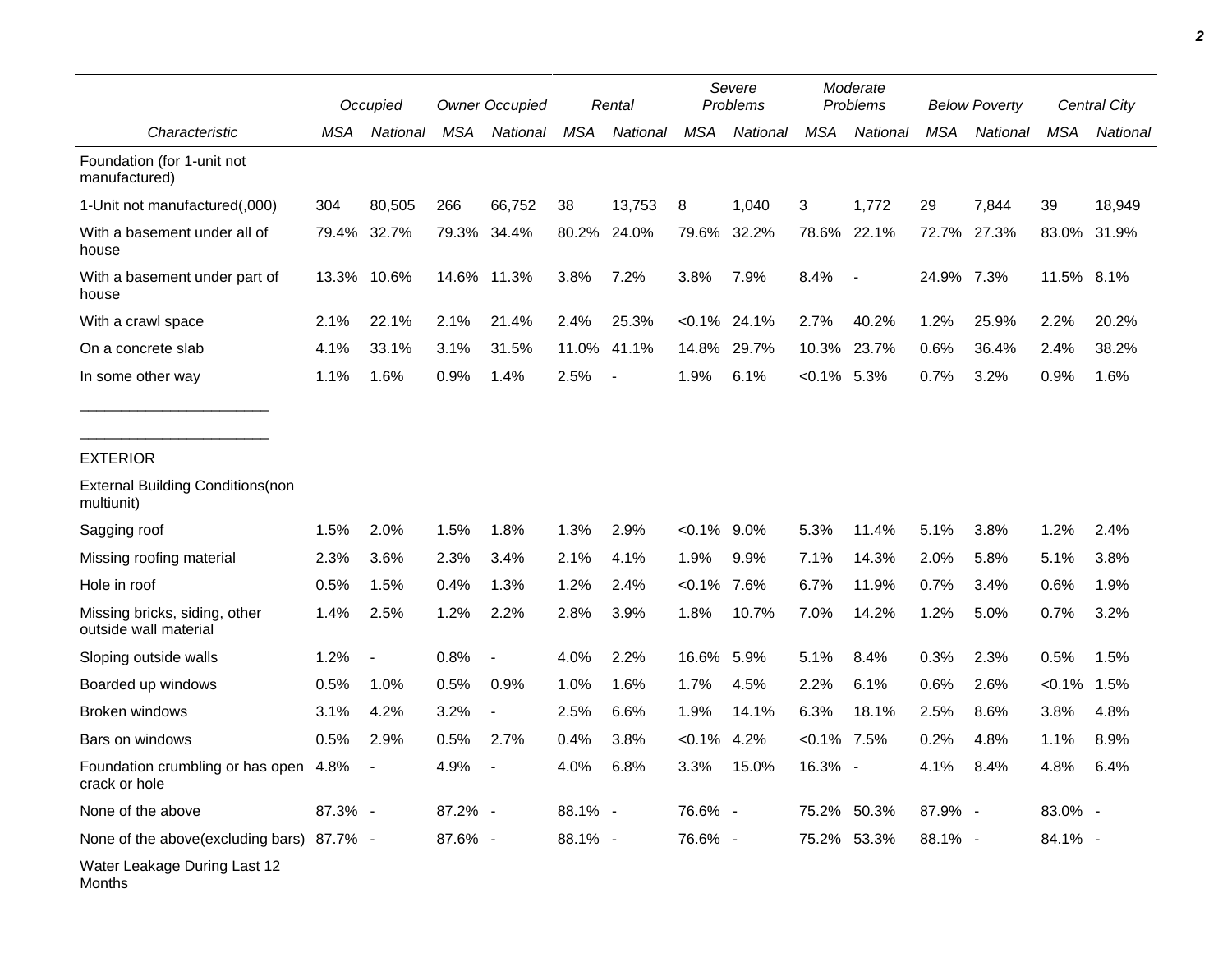|                                         | Occupied |                          | <b>Owner Occupied</b> |                          | Rental |                          | Severe<br>Problems |          | Moderate<br>Problems |             | <b>Below Poverty</b> |                          | <b>Central City</b> |                |
|-----------------------------------------|----------|--------------------------|-----------------------|--------------------------|--------|--------------------------|--------------------|----------|----------------------|-------------|----------------------|--------------------------|---------------------|----------------|
| Characteristic                          | MSA      | National                 | MSA                   | National                 | MSA    | National                 | MSA                | National | MSA                  | National    | MSA                  | National                 | MSA                 | National       |
| With leakage from outside<br>structure  | 12.6% -  |                          |                       | 15.5% 11.5%              | 8.4%   |                          | 7.2%               | 17.4%    |                      | 15.4% 29.4% | 9.0%                 | 11.6%                    | 10.4% -             |                |
| Roof                                    | 5.7%     | $\overline{\phantom{a}}$ | 7.4%                  | $\overline{\phantom{a}}$ | 3.3%   | 4.9%                     | 4.0%               | 10.0%    | 6.0%                 | 16.8%       | 3.6%                 | 6.5%                     | 4.0%                | 5.9%           |
| <b>Basement leak</b>                    | 3.6%     | 2.8%                     | 5.0%                  | 3.4%                     | 1.7%   | $\sim$                   | 0.6%               | 2.5%     | 3.5%                 | 5.1%        | 1.1%                 | 1.9%                     | 4.2%                | 2.6%           |
| Walls, closed windows, or doors<br>leak | 3.0%     | 2.2%                     | 2.5%                  | 1.8%                     | 3.6%   | $\overline{\phantom{a}}$ | 1.9%               | 4.7%     | 5.6%                 | 8.9%        | 4.0%                 | 2.8%                     | 3.4%                |                |
| Other or Unknown exterior Leak          | 0.9%     | 1.2%                     | 1.2%                  | $\overline{\phantom{a}}$ | 0.3%   | 1.3%                     | 0.7%               | 2.9%     | 1.0%                 | 3.3%        | 0.4%                 | 1.3%                     | 0.6%                | 1.4%           |
| <b>INTERIOR</b>                         |          |                          |                       |                          |        |                          |                    |          |                      |             |                      |                          |                     |                |
| Damage                                  |          |                          |                       |                          |        |                          |                    |          |                      |             |                      |                          |                     |                |
| Holes in floors                         | 0.6%     | 1.0%                     | 0.3%                  | 0.7%                     | 1.0%   | 1.6%                     | 2.3%               | 7.2%     | 1.5%                 | 9.9%        | 1.9%                 | $\overline{\phantom{a}}$ | 0.9%                | 1.3%           |
| Open cracks or holes                    | 5.0%     | $\blacksquare$           | 3.3%                  | 4.2%                     | 7.4%   | $\blacksquare$           | 14.3%              | 18.1%    | 8.2%                 | 29.9%       | 6.8%                 | 8.6%                     | 6.2%                |                |
| Broken plaster or peeling paint         | 1.8%     | $\blacksquare$           | 0.8%                  | 1.5%                     | 3.3%   | $\overline{\phantom{a}}$ | 1.7%               | 8.3%     | 7.3%                 | 18.6%       | 1.7%                 | 3.4%                     | 4.2%                | 3.2%           |
| Water Leakage During Last 12<br>Months  |          |                          |                       |                          |        |                          |                    |          |                      |             |                      |                          |                     |                |
| With leakage from inside structure 5.8% |          | 8.5%                     | 4.8%                  | 7.2%                     | 7.3%   | 11.2%                    | 6.0%               | 16.2%    |                      | 13.8% 25.1% | 6.3%                 | 11.0%                    | 4.7%                | 10.0%          |
| Fixtures backed up or overflowed        | 1.1%     | 1.9%                     | 0.7%                  | 1.7%                     | 1.7%   | 2.3%                     | 1.8%               | 4.9%     | 2.5%                 | 6.6%        | 3.6%                 | 2.2%                     | 1.6%                | 2.2%           |
| Pipes leaked                            | 3.0%     | $\blacksquare$           | 2.2%                  | 2.9%                     | 4.1%   |                          | 4.2%               | 8.4%     | 8.0%                 | 12.5%       | 1.9%                 | 5.1%                     | 1.5%                | 4.5%           |
| Broken water heater                     | 0.5%     | 0.8%                     | 0.7%                  | $\overline{a}$           | 0.3%   | 0.8%                     | $< 0.1\%$          | 1.4%     | 0.7%                 | 2.0%        | 0.1%                 | 1.0%                     | 0.6%                | $\overline{a}$ |
| Other or Unknown                        | 1.3%     | 2.4%                     | 1.2%                  | 1.8%                     | 1.5%   | 3.6%                     | $< 0.1\%$ 3.2%     |          | 3.5%                 | 6.0%        | 1.1%                 | 3.0%                     | 1.1%                | 2.9%           |
| Rodents                                 |          |                          |                       |                          |        |                          |                    |          |                      |             |                      |                          |                     |                |
| Signs of rats in last 3 mon.            | 0.8%     | $\overline{\phantom{a}}$ | 0.1%                  | 0.9%                     | 1.8%   | 1.3%                     | 0.6%               | 3.3%     | 5.5%                 | 3.6%        | 2.0%                 |                          | 4.1%                | 1.4%           |
| Signs of mice in last 3 mon.            | 12.1% -  |                          |                       | 15.9% 11.7%              | 6.5%   | 10.0%                    | 7.3%               | 17.7%    | 20.2% -              |             | 10.0% 12.5%          |                          | 11.0% -             |                |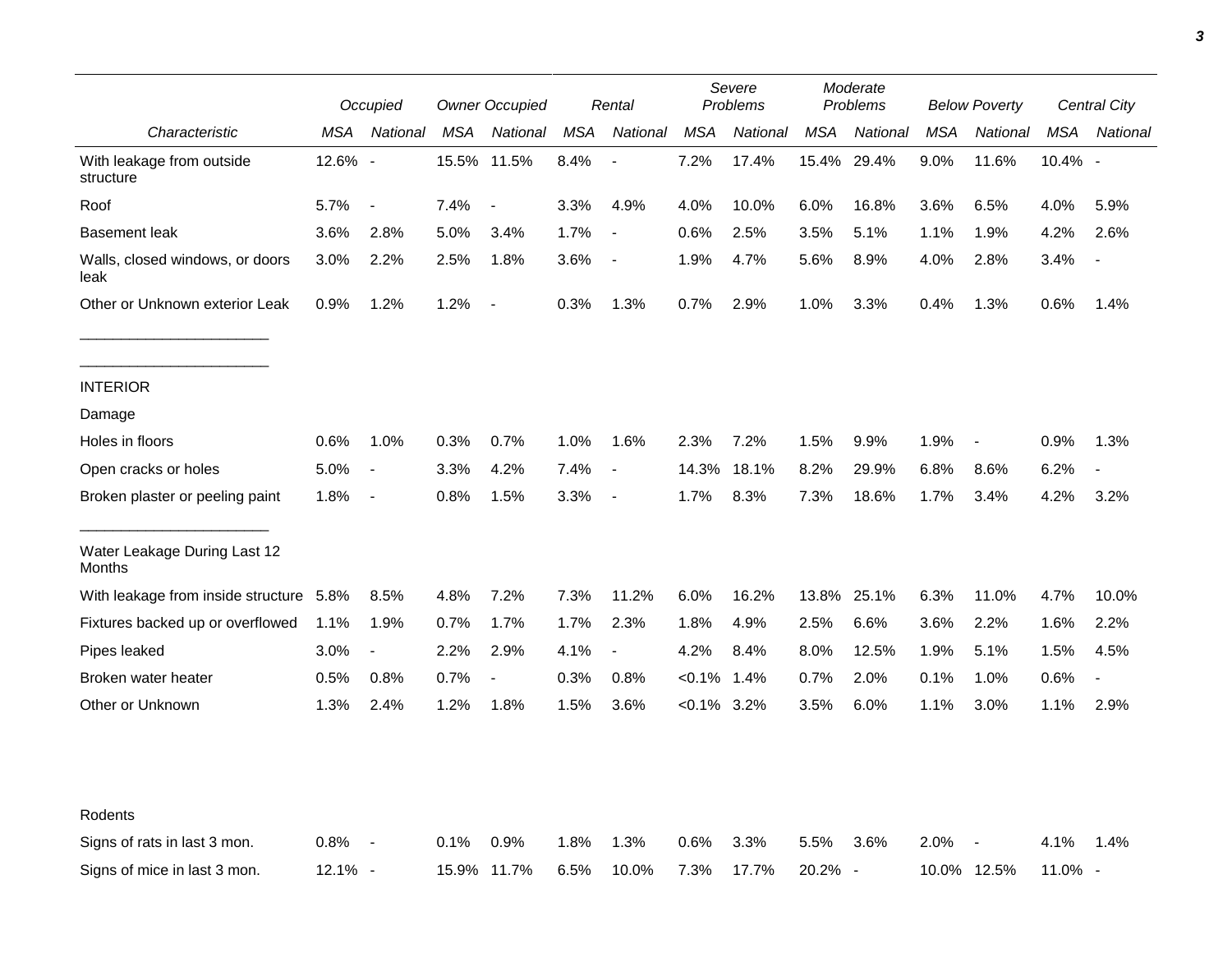|                                                           |            | Occupied                 | <b>Owner Occupied</b> |          | Rental     |                          | Severe<br>Problems |          | Moderate<br>Problems |                          | <b>Below Poverty</b> |          | Central City |                          |
|-----------------------------------------------------------|------------|--------------------------|-----------------------|----------|------------|--------------------------|--------------------|----------|----------------------|--------------------------|----------------------|----------|--------------|--------------------------|
| Characteristic                                            | <b>MSA</b> | <b>National</b>          | <b>MSA</b>            | National | <b>MSA</b> | National                 | <b>MSA</b>         | National | <b>MSA</b>           | National                 | <b>MSA</b>           | National | MSA          | National                 |
| Signs of rodents, not sure which<br>kind in last 3 mon.   | 0.2%       | 0.6%                     | 0.2%                  | 0.5%     | 0.2%       | 0.8%                     | $< 0.1\%$          | 1.5%     | $< 0.1\%$ 1.6%       |                          | 0.2%                 | 1.0%     | 0.5%         | $\overline{\phantom{a}}$ |
| Electrical                                                |            |                          |                       |          |            |                          |                    |          |                      |                          |                      |          |              |                          |
| No electrical wiring                                      | 2.1%       | 0.1%                     | $< 0.1\%$ -           |          | 5.0%       | 0.2%                     | 35.7%              | 3.2%     | 5.0%                 | 0.1%                     | 5.7%                 | 0.3%     | 11.4%        | 0.1%                     |
| <b>Exposed wiring</b>                                     | 1.1%       | 1.6%                     | 0.4%                  | 1.3%     | 2.0%       |                          | 2.3%               | 6.2%     | 2.1%                 | 3.9%                     | 1.3%                 | 2.5%     | 3.6%         | 1.6%                     |
| Rooms without electric outlets                            | 2.8%       | 0.8%                     | 0.2%                  | 0.6%     | 6.6%       | 1.2%                     | 36.8%              | 6.5%     | 6.0%                 | 2.2%                     | 6.1%                 | 1.4%     | 13.6%        | 1.0%                     |
| Fuses/breakers blown in last 3<br>mon.                    | 10.9% -    |                          | 11.1% -               |          | 10.6% -    |                          | 4.4%               | 14.7%    | 14.0% -              |                          | 7.0%                 | 9.1%     | 9.2%         | $\blacksquare$           |
| Sanitation                                                |            |                          |                       |          |            |                          |                    |          |                      |                          |                      |          |              |                          |
| Lacking complete kitchen facilities                       | 4.2%       | 1.7%                     | 1.5%                  | 0.6%     | 8.1%       | 4.0%                     | 12.2% 8.4%         |          | 83.6% 44.4%          |                          | 3.8%                 |          | 6.7%         | 2.8%                     |
| Lacking some or all plumbing<br>facilities                | 1.3%       | $\overline{\phantom{a}}$ | 0.7%                  | $\sim$   | 2.2%       |                          | 57.5% -            |          | $< 0.1\%$ 0.0%       |                          | 3.4%                 | 2.1%     | 4.0%         | 1.8%                     |
| Water not safe to drink                                   | 8.9%       | $\overline{\phantom{a}}$ | 6.5%                  | $\sim$   | 12.3% -    |                          | 6.2%               | 14.7%    | 5.8%                 | 14.9%                    | 10.0%                | 13.1%    | $11.3%$ -    |                          |
| Water stoppage in last 3 mon.                             | 6.7%       | 4.0%                     | 7.7%                  | 3.5%     | 5.4%       | $\blacksquare$           | 4.4%               | 8.3%     | 9.3%                 |                          | 8.1%                 | 4.8%     | 4.8%         | $\sim$                   |
| No flush toilets working some time 2.4%<br>in last 3 mon. |            | 1.9%                     | 1.6%                  | 1.1%     | 3.5%       | $\overline{\phantom{a}}$ | 13.9% 5.7%         |          | 9.6%                 | $\overline{\phantom{a}}$ | 1.1%                 | 3.4%     | 2.7%         | $\sim$                   |
| With sewage disposal breakdowns 0.9%<br>in last 3 mon.    |            | 1.4%                     | 0.3%                  | 1.2%     | 1.7%       | $\overline{\phantom{a}}$ | 11.4% 3.7%         |          | 1.4%                 | 5.0%                     | 0.6%                 | 2.0%     | 1.5%         | $\sim$                   |
| Septic tank, cesspool, chemical<br>toilet                 | 23.6% -    |                          | 33.8%                 | 25.7%    | 8.9%       | $\overline{\phantom{a}}$ | 7.0%               | 15.6%    | 8.0%                 | 16.1%                    | 12.7% -              |          | 4.4%         | 1.3%                     |
| With septic tank or cesspool<br>breakdowns in last 3 mon. | 0.1%       | $\overline{\phantom{a}}$ | 0.1%                  | 0.3%     | 0.1%       |                          | $< 0.1\%$          | 0.8%     | 0.5%                 | 0.8%                     | $< 0.1\%$ 0.4%       |          | $< 0.1\%$ -  |                          |

HEATING/FUEL

Main Heating Equipment

| Warm-air furnace          |                        | 27.9% 64.1% 26.8% 67.9% 29.5% 56.7% 36.7% 47.8% 22.4% 39.1% 30.9% 57.3% 28.6% 62.8% |  |  |  |                                                                 |  |
|---------------------------|------------------------|-------------------------------------------------------------------------------------|--|--|--|-----------------------------------------------------------------|--|
| Steam or hot water system | 61.3% 11.0% 64.3% 9.7% |                                                                                     |  |  |  | 57.1% 13.5%  50.6% 18.6%  61.2% 14.0%  50.4% 10.9%  61.2% 15.6% |  |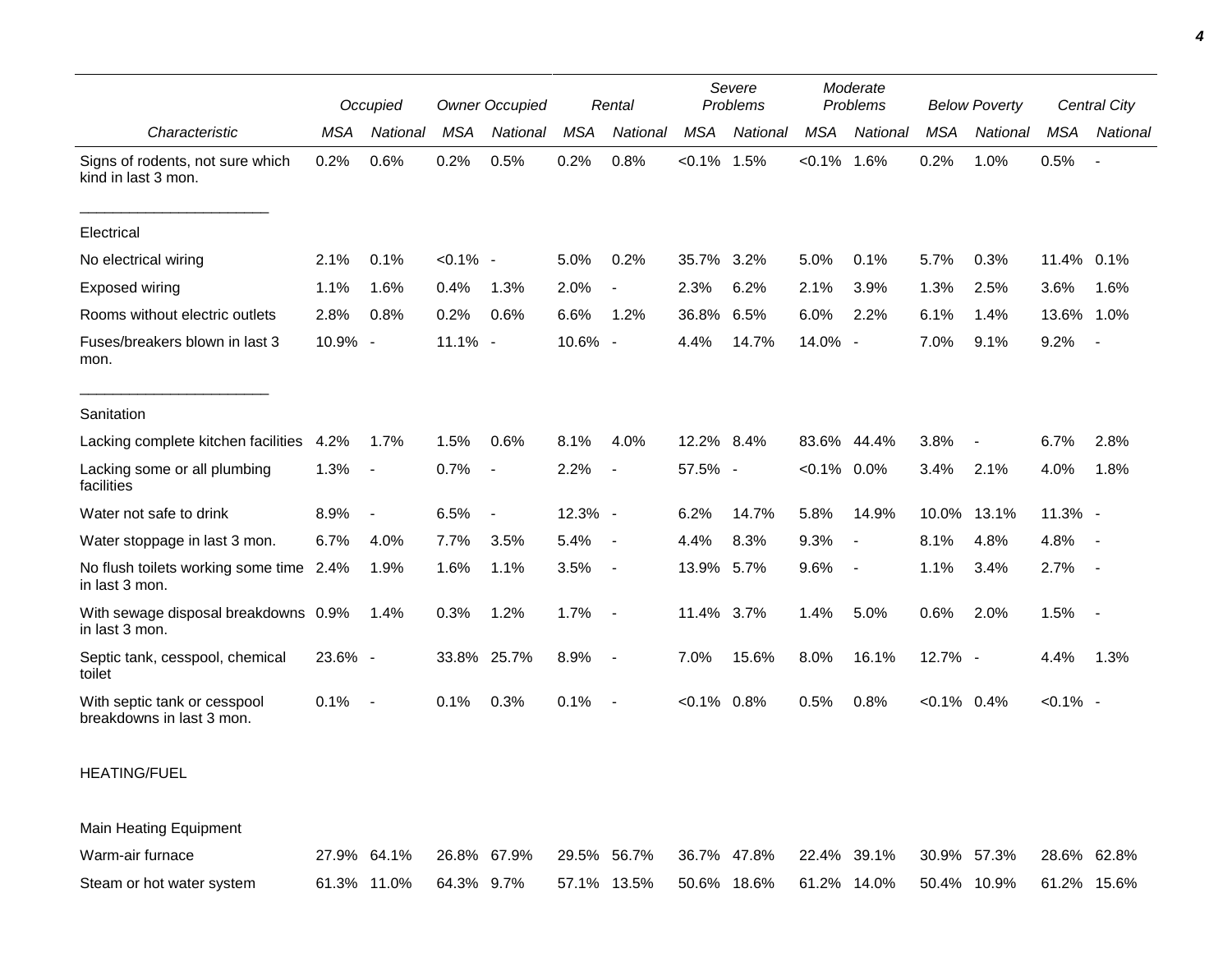|                                                         |                | Occupied                 |                | <b>Owner Occupied</b>    |                | Rental              |                | Severe<br>Problems       |                | Moderate<br>Problems     |                | <b>Below Poverty</b> |                | <b>Central City</b> |
|---------------------------------------------------------|----------------|--------------------------|----------------|--------------------------|----------------|---------------------|----------------|--------------------------|----------------|--------------------------|----------------|----------------------|----------------|---------------------|
| Characteristic                                          | <b>MSA</b>     | National                 | <b>MSA</b>     | National                 | <b>MSA</b>     | National            | <b>MSA</b>     | National                 | <b>MSA</b>     | National                 | <b>MSA</b>     | National             | <b>MSA</b>     | National            |
| Electric heat pump                                      | 0.2%           | 11.8%                    | 0.2%           | 12.9%                    | 0.2%           | 9.6%                | $< 0.1\%$ 7.1% |                          | 0.4%           | 4.8%                     | $< 0.1\%$ 9.7% |                      | 0.2%           | 8.5%                |
| Built-in electric units                                 | 4.4%           | $\overline{\phantom{a}}$ | 3.3%           | 2.6%                     | 6.1%           | 7.4%                | 0.5%           | 5.2%                     | 4.8%           | $\blacksquare$           | 5.7%           |                      | 2.1%           | 3.9%                |
| Floor, wall, or other built-in hot air<br>without ducts | 3.1%           | 3.9%                     | 4.1%           | 2.4%                     | 1.6%           | 6.9%                | 0.5%           | 7.0%                     | 7.7%           | 5.6%                     | 9.6%           | 6.7%                 | 2.9%           | 5.2%                |
| Room heaters with flue                                  | 1.4%           | 0.8%                     | 0.4%           | 0.7%                     | 3.0%           | 1.0%                | 8.5%           | 1.1%                     | 1.3%           | $\blacksquare$           | 2.3%           | 1.4%                 | 1.6%           | 0.6%                |
| Room heaters without flue                               | 0.1%           | 1.0%                     | $< 0.1\%$ 0.8% |                          | 0.2%           | 1.2%                | $< 0.1\%$ 2.5% |                          | 1.9%           | 25.2%                    | 0.1%           | 2.2%                 | 0.1%           | 0.7%                |
| Portable electric heaters                               | 0.5%           | 1.2%                     | 0.1%           | 0.9%                     | 1.2%           | 1.8%                | 2.5%           | 3.9%                     | $< 0.1\%$ 2.0% |                          | $< 0.1\%$ 3.0% |                      | 2.5%           | 1.4%                |
| <b>Stoves</b>                                           | 0.3%           | 0.9%                     | 0.5%           | 1.2%                     | $< 0.1\%$ 0.5% |                     | 0.7%           | 4.0%                     | $< 0.1\%$ 1.0% |                          | $< 0.1\%$      | 1.2%                 | 0.3%           | $\blacksquare$      |
| Fireplace with inserts                                  | 0.1%           | $\blacksquare$           | $< 0.1\%$ -    |                          | 0.1%           | $\blacksquare$      | $< 0.1\%$ 0.1% |                          | $< 0.1\%$      | 0.1%                     | $< 0.1\%$ 0.1% |                      |                | $< 0.1\%$ $< 0.1\%$ |
| Fireplace without inserts                               | $< 0.1\%$ -    |                          | $< 0.1\%$ -    |                          |                | $< 0.1\%$ $< 0.1\%$ | $< 0.1\%$ 0.2% |                          | $< 0.1\%$ 0.1% |                          | $< 0.1\%$      | 0.1%                 |                | $< 0.1\%$ $< 0.1\%$ |
| Other                                                   | 0.4%           | $\overline{\phantom{a}}$ | 0.3%           | $\sim$ $-$               | 0.5%           |                     | $< 0.1\%$ 1.1% |                          | 0.3%           | $\overline{\phantom{a}}$ | 0.4%           | 0.7%                 | 0.3%           | $\sim$              |
| No heating equipment                                    | $< 0.1\%$ 0.4% |                          | $< 0.1\%$ -    |                          | $< 0.1\%$ 0.7% |                     | $< 0.1\%$ 1.1% |                          | $< 0.1\%$      | 0.7%                     | 0.2%           | 0.6%                 | $< 0.1\%$ 0.7% |                     |
| Cooking stove                                           | 0.2%           | $\overline{\phantom{a}}$ | 0.1%           | $\overline{\phantom{a}}$ | 0.4%           | $\blacksquare$      | $< 0.1\%$ 0.2% |                          | $<0.1\%$ 0.3%  |                          | 0.4%           | $\blacksquare$       | 0.2%           | $\sim$ $-$          |
| Water Heating Fuel                                      |                |                          |                |                          |                |                     |                |                          |                |                          |                |                      |                |                     |
| Electricity                                             |                | 16.5% 41.3%              | 15.2% 39.0%    |                          |                | 18.4% 45.7%         |                | 17.3% 38.7%              | 9.8%           | 39.0%                    | 22.1%          | 46.9%                |                | 13.5% 31.9%         |
| Gas, LP/bottled gas                                     | 56.3% -        |                          | 50.4% -        |                          |                | 64.8% 49.7%         | 66.4% -        |                          | 59.1% -        |                          |                | 66.9% 49.2%          | 75.9% -        |                     |
| Fuel oil                                                | 26.8% 4.1%     |                          | 33.7% 4.0%     |                          | 16.7% 4.3%     |                     | 16.3% 6.5%     |                          | 26.9% 5.1%     |                          | 10.8% 3.6%     |                      | 9.3%           | 5.0%                |
| Kerosene or other liquid fuel                           | $< 0.1\%$ -    |                          | $< 0.1\%$ -    |                          | $< 0.1\%$ -    |                     |                | $< 0.1\%$ $< 0.1\%$      | $< 0.1\%$      | 0.1%                     | $< 0.1\%$ -    |                      | $< 0.1\%$ -    |                     |
| Other                                                   | 0.4%           | $\blacksquare$           | 0.6%           | $\overline{\phantom{a}}$ | 0.1%           | $\blacksquare$      | $< 0.1\%$ 1.0% |                          | 4.2%           | 0.5%                     | 0.1%           | $\blacksquare$       | 1.3%           | 0.2%                |
| Clothes Dryer(,000)                                     | 344            | 93,052                   | 279            | 72,397                   | 65             | 20,655              | 6              | 1,139                    | 8              | 2,344                    | 31             | 9,825                | 46             | 21,908              |
| Have Clothes Dryer                                      |                | 65.9% 81.0%              | 90.4% -        |                          |                | 30.4% 53.2%         | 54.3%          | $\overline{\phantom{a}}$ | 32.0%          | 56.8%                    |                | 40.6% 61.2%          | 49.6% 66.1%    |                     |
| Electricity                                             | 79.1% -        |                          | 78.8% -        |                          | 80.4% -        |                     | 56.0%          | 78.9%                    | 92.5% -        |                          | 79.8% -        |                      | 70.6% -        |                     |
| Gas, LP gas (liquid propane)                            | 20.9% -        |                          | 21.2% -        |                          | 19.6% -        |                     | 44.0%          | 21.0%                    | 7.5%           | 17.5%                    | 20.2% -        |                      | 29.4% -        |                     |
| Other                                                   | $< 0.1\%$ -    |                          | $< 0.1\%$ -    |                          | $< 0.1\%$ 0.1% |                     | $< 0.1\%$ 0.1% |                          |                | $< 0.1\%$ $< 0.1\%$      | $< 0.1\%$ 0.1% |                      | $< 0.1\%$ 0.1% |                     |

Heating Problems

\_\_\_\_\_\_\_\_\_\_\_\_\_\_\_\_\_\_\_\_\_\_\_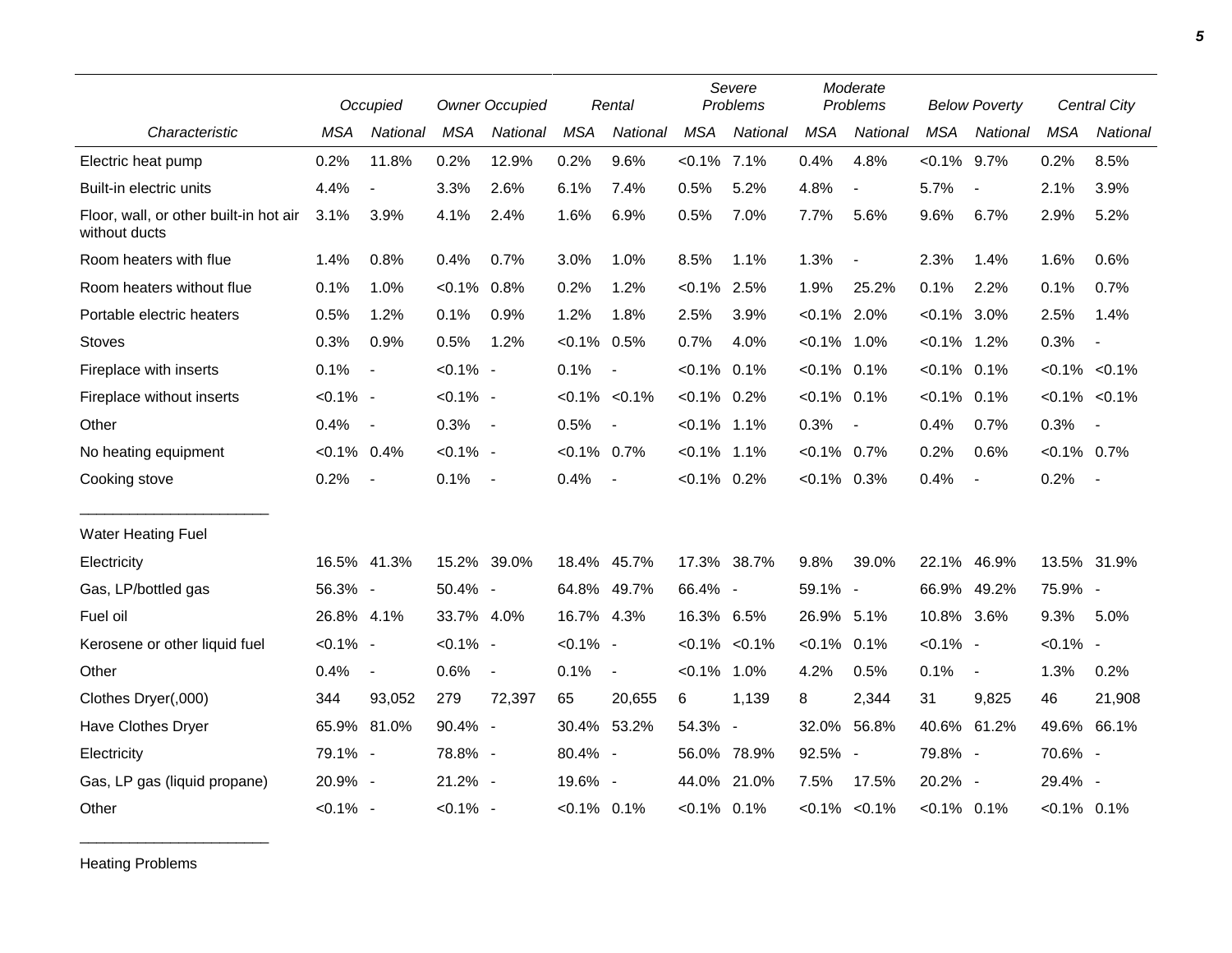|                                                             |                | Occupied                 |                | <b>Owner Occupied</b>    |            | Rental         |                | Severe<br>Problems       |           | Moderate<br>Problems     |           | <b>Below Poverty</b>     |           | <b>Central City</b> |
|-------------------------------------------------------------|----------------|--------------------------|----------------|--------------------------|------------|----------------|----------------|--------------------------|-----------|--------------------------|-----------|--------------------------|-----------|---------------------|
| Characteristic                                              | MSA            | National                 | MSA            | National                 | <b>MSA</b> | National       | <b>MSA</b>     | National                 | MSA       | National                 | MSA       | <b>National</b>          | MSA       | National            |
| Uncomfortably cold for 24 hours or 7.6%<br>more last winter |                |                          | 5.8%           | 7.7%                     | 10.5% -    |                | 38.1% -        |                          | 12.0%     | 22.2%                    | 10.9%     | 13.7%                    | 11.3% -   |                     |
| Heating equipment breakdowns                                | 2.1%           | $\overline{\phantom{a}}$ | 1.1%           | 1.9%                     | 3.6%       | $\blacksquare$ | 33.8% -        |                          | 1.5%      | 4.1%                     | 3.4%      | $\overline{\phantom{a}}$ | 1.6%      | 3.0%                |
| Other causes                                                | 5.0%           | $\overline{\phantom{a}}$ | 4.7%           |                          | 5.4%       | 6.7%           | 14.6%          | 11.0%                    | 9.5%      | 15.4%                    | 4.8%      | 8.0%                     | 8.5%      | 6.0%                |
| Utility interruption                                        | 0.5%           | 1.9%                     | 0.4%           | 2.3%                     | 0.6%       | 1.1%           | 1.1%           | 1.5%                     | 1.2%      | 1.9%                     | 0.4%      | 1.6%                     | 0.5%      | 1.1%                |
| Inadequate heating capacity                                 | 1.0%           | $\overline{\phantom{a}}$ | 0.8%           | $\blacksquare$           | 1.3%       | 2.0%           | 1.2%           | 3.9%                     | 6.0%      | $\overline{\phantom{a}}$ | 0.9%      | 2.2%                     | 2.6%      | 1.7%                |
| Inadequate insulation                                       | 0.7%           | 1.1%                     | 0.4%           | 0.7%                     | 1.2%       | 1.8%           | $<0.1\%$       | 3.1%                     | 1.0%      | 5.0%                     | 1.8%      | $\overline{\phantom{a}}$ | 2.5%      | 1.4%                |
| Cost of heating                                             | 2.2%           | 1.0%                     | 3.2%           | 1.0%                     | 0.8%       |                | $< 0.1\%$ 1.7% |                          | 6.5%      | 2.8%                     | 1.2%      |                          | 1.8%      | 0.8%                |
| Other                                                       | 1.1%           | $\overline{\phantom{a}}$ | 0.5%           | 1.2%                     | 2.1%       | 1.6%           | 13.5% 3.5%     |                          | 0.3%      | 3.2%                     | 1.1%      | 1.8%                     | 2.1%      | 1.6%                |
| SELECTED PHYSICAL<br><b>PROBLEMS</b>                        |                |                          |                |                          |            |                |                |                          |           |                          |           |                          |           |                     |
| Severe Physical Problems(,000)                              | 12             | 2,103                    | 3              | 907                      | 9          | 1,196          | 12             | 2,103                    |           |                          | 3         | 522                      | 5         | 909                 |
| Severe physical problems                                    | 2.3%           | $\overline{\phantom{a}}$ | 0.9%           | 1.2%                     | 4.2%       | 3.1%           | 100%           | $\overline{\phantom{a}}$ |           |                          | 4.0%      | $\overline{\phantom{a}}$ | 5.6%      | 2.7%                |
| Plumbing                                                    | 1.3%           | $\overline{\phantom{a}}$ | 0.7%           | $\blacksquare$           | 2.2%       | $\overline{a}$ | 57.5% -        |                          |           |                          | 3.4%      | 2.1%                     | 4.0%      | 1.8%                |
| Heating                                                     | 0.8%           | $\overline{\phantom{a}}$ | 0.2%           | $\overline{\phantom{a}}$ | 1.5%       | 0.9%           | 33.2% -        |                          |           |                          | 0.6%      | 1.1%                     | 0.4%      | 0.8%                |
| Electric                                                    | 0.2%           | $\overline{\phantom{a}}$ | $< 0.1\%$ 0.1% |                          | 0.5%       | < 0.1%         | 9.3%           | 3.1%                     |           |                          | $< 0.1\%$ | 0.1%                     | 1.2%      | < 0.1%              |
| Hallways                                                    | $< 0.1\%$ 0.0% |                          | $< 0.1\%$ 0.0% |                          | $< 0.1\%$  | 0.0%           | $< 0.1\%$ 0.0% |                          |           |                          | $< 0.1\%$ | 0.0%                     | $< 0.1\%$ | 0.0%                |
| Upkeep                                                      | $< 0.1\%$ -    |                          | $< 0.1\%$ -    |                          | $< 0.1\%$  | 0.1%           | $< 0.1\%$ 2.5% |                          |           |                          | $< 0.1\%$ | 0.1%                     | $< 0.1\%$ | 0.1%                |
| Moderate Physical Problems(,000)                            | 25             | 4,126                    | $\overline{7}$ | 1,568                    | 18         | 2,558          | $\mathbf{r}$   |                          | 25        | 4,126                    | 3         | 1,170                    | 6         | 1,628               |
| Moderate physical problems                                  | 4.7%           | 3.6%                     | 2.2%           | $\overline{\phantom{a}}$ | 8.3%       | 6.6%           |                |                          | 100%      | $\overline{\phantom{a}}$ | 3.5%      | 7.3%                     | 6.1%      | $\overline{a}$      |
| Plumbing                                                    | 0.4%           | $\overline{\phantom{a}}$ | 0.4%           | 0.1%                     | 0.2%       |                |                |                          | 7.6%      | 5.2%                     | 0.2%      | $\overline{\phantom{a}}$ | 0.2%      |                     |
| Heating                                                     | 0.1%           | 0.9%                     | $< 0.1\%$      | 0.8%                     | 0.2%       | 1.1%           |                |                          | 1.9%      | 25.2%                    | 0.1%      | 2.1%                     | 0.1%      | 0.7%                |
| Upkeep                                                      | 3.9%           | 1.6%                     | 1.5%           | 0.5%                     | 7.5%       | 3.7%           |                |                          | 83.6%     | 44.4%                    | 2.3%      | 2.9%                     | 5.4%      | 2.6%                |
| Hallways                                                    | $< 0.1\%$      | 0.0%                     | $< 0.1\%$      | 0.0%                     | $< 0.1\%$  | 0.0%           |                |                          | $< 0.1\%$ | 0.0%                     | $< 0.1\%$ | 0.0%                     | $< 0.1\%$ | 0.0%                |
| Kitchen                                                     | 0.4%           | 1.0%                     | 0.3%           | 0.7%                     | 0.6%       | 1.7%           |                |                          | 8.5%      | 28.2%                    | 1.0%      | 2.3%                     | 0.5%      | 1.6%                |

\_\_\_\_\_\_\_\_\_\_\_\_\_\_\_\_\_\_\_\_\_\_\_